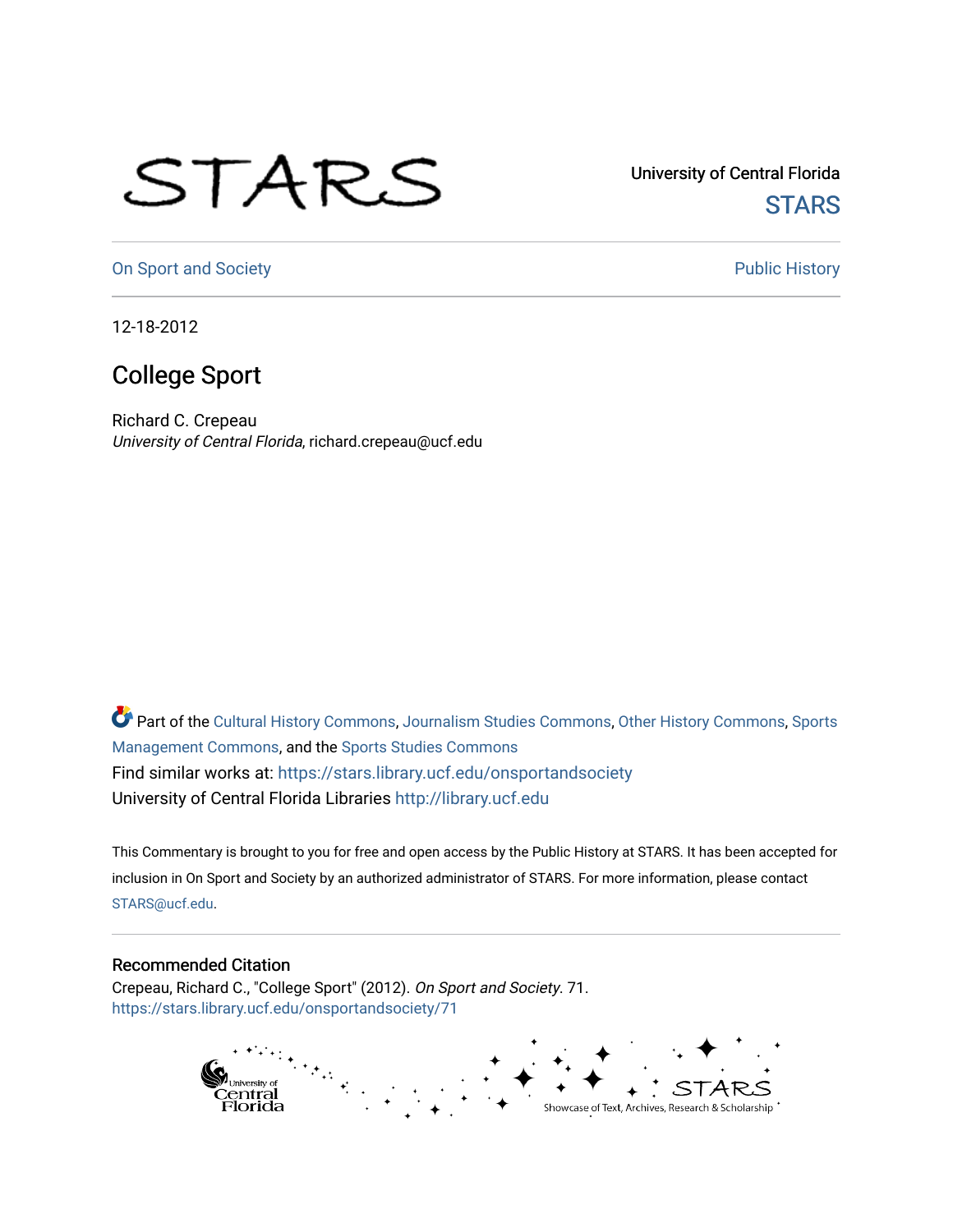## SPORT AND SOCIETY FOR ARETE December 19, 2012

It's been some time since I sat down and watched as much as a half of a college football game. Last fall I was in London, a city not infected by intercollegiate athletics, and this fall I simply never got enough time or interest to watch. Then a few weeks ago I did see several games. Florida and Florida State always draws my interest, and the Notre Dame run has been an interesting one.

One of the reasons I have neglected college football is that I've been preoccupied with the NFL, in part because of the concussion issue and what it might mean for both the NFL and for football generally. What surprised me most about the college games I saw was the fact that for all the talk of concussions and helmet to helmet hits, the college games I watched seem to feature helmet to helmet contact, as well as defensive players and blockers leading with their helmets resulting in a rash of spearing. These seldom resulted in penalties.

I wondered if somehow the colleges had missed the discussion. Could it be that coaching is just very poor from the pee wee leagues on up through the college game, or do coaches not care and players consider themselves invincible and too macho to care? Or is it something else? Whatever it might be, I saw more head banging in these college games than I have seen recently in the NFL game.

Also in the category of ignoring the evidence, a recent study published in the Social Science Quarterly (The Sporting News of Social Science) three political scientists studied the impact of replacing football coaches on performance at the college level: E. Scott Adler and Michael J. Berry at the University of Colorado and David Doherty, a political scientist at Loyola University (Chicago). One of their findings is of considerable interest given recent developments on the college football coaching front:

"We find that for particularly poorly performing teams, coach replacements have little effect on team performance as measured against comparable teams that did not replace their coach. However, for teams with middling records—that is, teams where entry conditions for a new coach appear to be more favorable—replacing the head coach appears to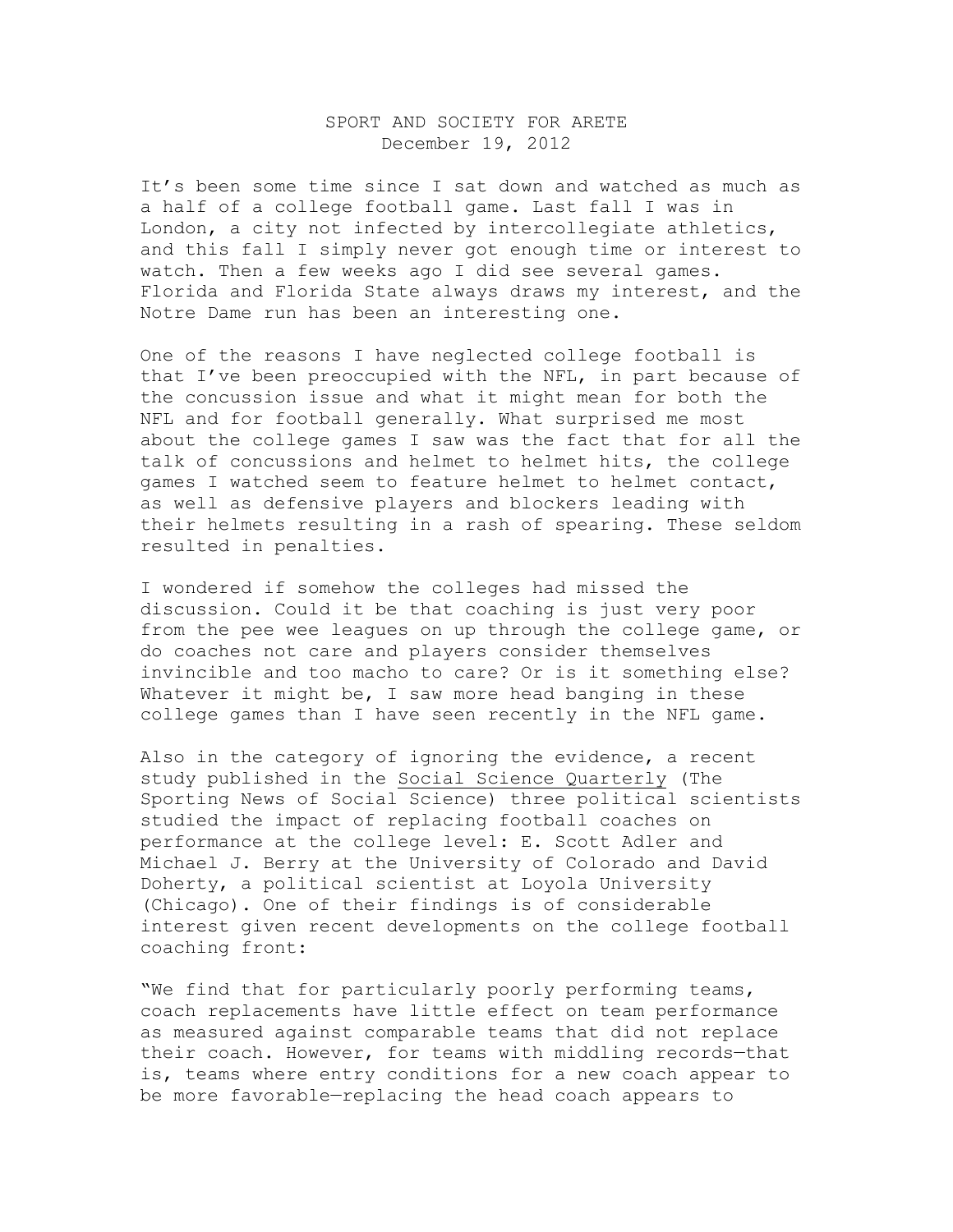result in worse performance over subsequent years than comparable teams who retained their coach."

In the past few weeks the University of Tennessee has given \$9M in buyouts to clean out their football coaching staff. The head coach picked up \$5M as he was kicked out the door. This led the Tennessee Athletic Department to announce they would not be making the planned \$18M in scholarship and fellowship contributions to the University. Across the state line at Auburn head football coach Gene Chizik was fired. His staff will take away \$3.5M, and among Chizik's departing gifts will be \$7.5M. This will work out to \$208.334 per month for the next 36 months, which should be enough to feed his family. The beauty of it all is that Chizik led Auburn to a BCS Championship just two seasons ago.

Similar buyouts occurred across the land as college coaches were fired by athletic directors and University presidents under pressure to produce a winning football team. It is not just winning more than losing that is required, but winning, as in conference championships and BCS Bowl Games. Apparently no one connected with college football has any interest in the effectiveness of firing, only in the need to feed the booster and alumni mob demanding a national championship. The pressure is massive and growing as college football and basketball continues to bloat the budgets of college athletics.

If you have any doubts about the primacy of money in intercollegiate athletics, doubt no more. It is now a major entertainment enterprise with little or no connection to the educational mission of the university. Higher Education, now more than ever, deserves Thorstein Veblen's description as "a study in total depravity."

Two weeks ago the annual IMG Intercollegiate Athletics Forum was held in New York City. IMG, for the uninitiated, is the International Management Group, the largest sports management company in the world. It dominates globally and in recent years has taken near monopoly control of College Athletic marketing. Among the topics at the Forum were the new college football playoff system and the avalanche of conference realignment.

The major subject of course was money. How will the \$407M annual rights fee for the football playoff be divided? Will